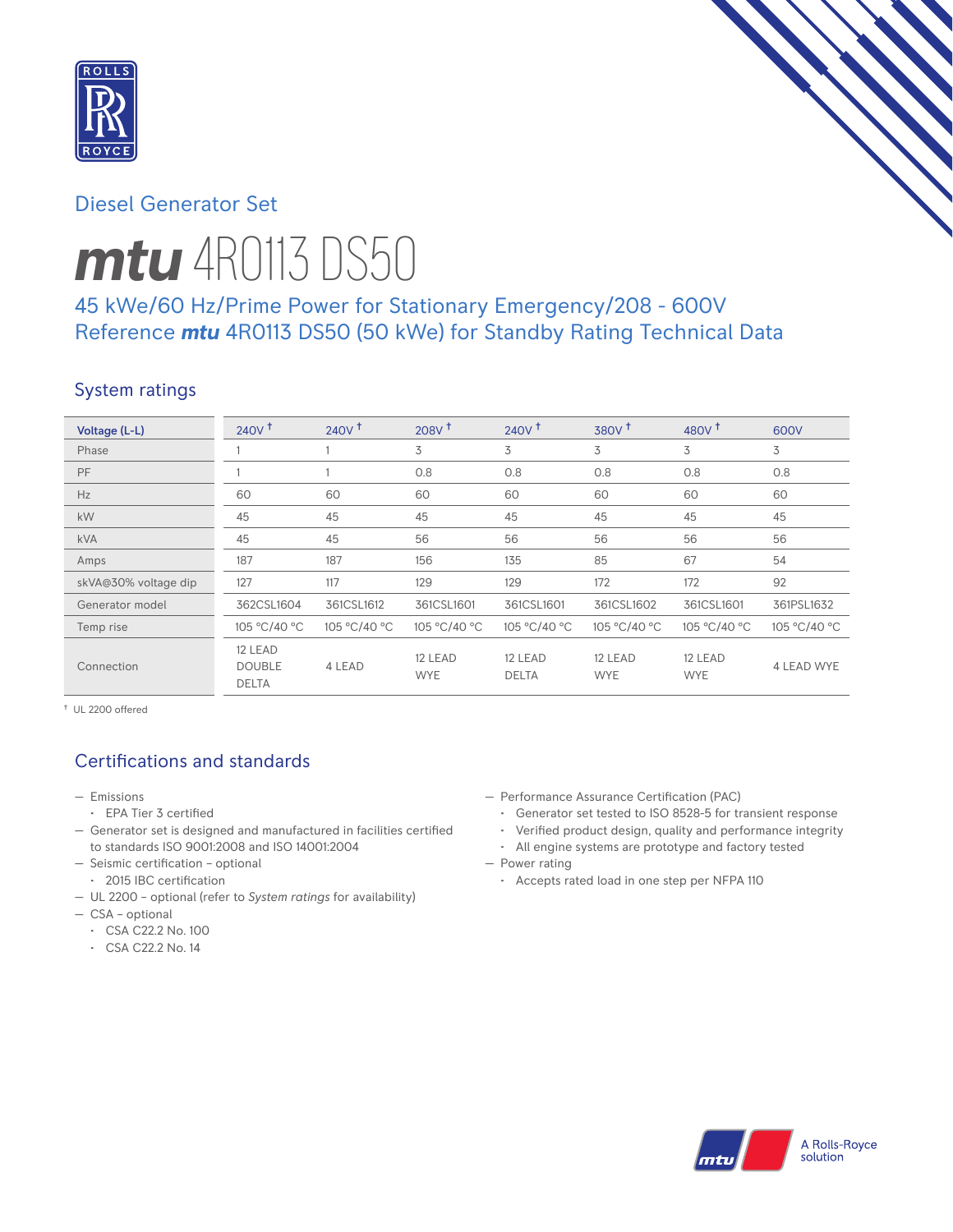# Standard features \*

- Single source supplier
- Global product support
- Two (2) Year/3,000 Hour Basic Limited Warranty
- 4045TF280 diesel engine
	- 4.5 liter displacement
	- Mechanical injection pump
	- 4-cycle
- Engine-generator resilient mounted
- Complete range of accessories
- Cooling system
- Integral set-mounted
	- Engine-driven fan

# Standard equipment \*

## Engine

- Air cleaner
- Oil pump
- Oil drain extension and shut-off valve
- Full flow oil filter
- Fuel filter with water seperator
- Jacket water pump
- Thermostat
- Blower fan and fan drive
- Radiator unit mounted
- Electric starting motor 12V
- Governor mechanical droop
- Base formed steel
- SAE flywheel and bell housing
- Charging alternator 12V
- Battery box and cables
- Flexible fuel connectors
- Flexible exhaust connection
- EPA certified engine

## **Generator**

- NEMA MG1, IEEE, and ANSI standards compliance for temperature rise and motor starting
- Self-ventilated and drip-proof
- Superior voltage waveform
- Solid state, volts-per-hertz regulator
- $\pm$  1% voltage regulation no load to full load
- Brushless alternator with brushless pilot exciter
- 4 pole, rotating field
- 105 °C maximum prime temperature rise
- 1-bearing, sealed
- Flexible coupling
- Full amortisseur windings
- 125% rotor balancing
- 3-phase voltage sensing
- 100% of rated load one step
- 5% maximum total harmonic distortion
- Generator
	- Brushless, rotating field generator
	- 2/3 pitch windings
	- 300% short circuit capability with optional Permanent Magnet Generator (PMG)
- Digital control panel(s)
	- UL recognized, CSA certified, NFPA 110
	- Complete system metering
	- LCD display

## Digital control panel(s)

- Digital metering
- Engine parameters
- Generator protection functions
- Engine protection
- Windows®-based software
- Multilingual capability
- Communications to remote annunciator
- Programmable input and output contacts
- UL recognized, CSA certified, CE approved
- Event recording
- IP 54 front panel rating with integrated gasket
- NFPA 110 compatible

\* Represents standard product only. Consult the factory/*mtu* Distributor for additional configurations.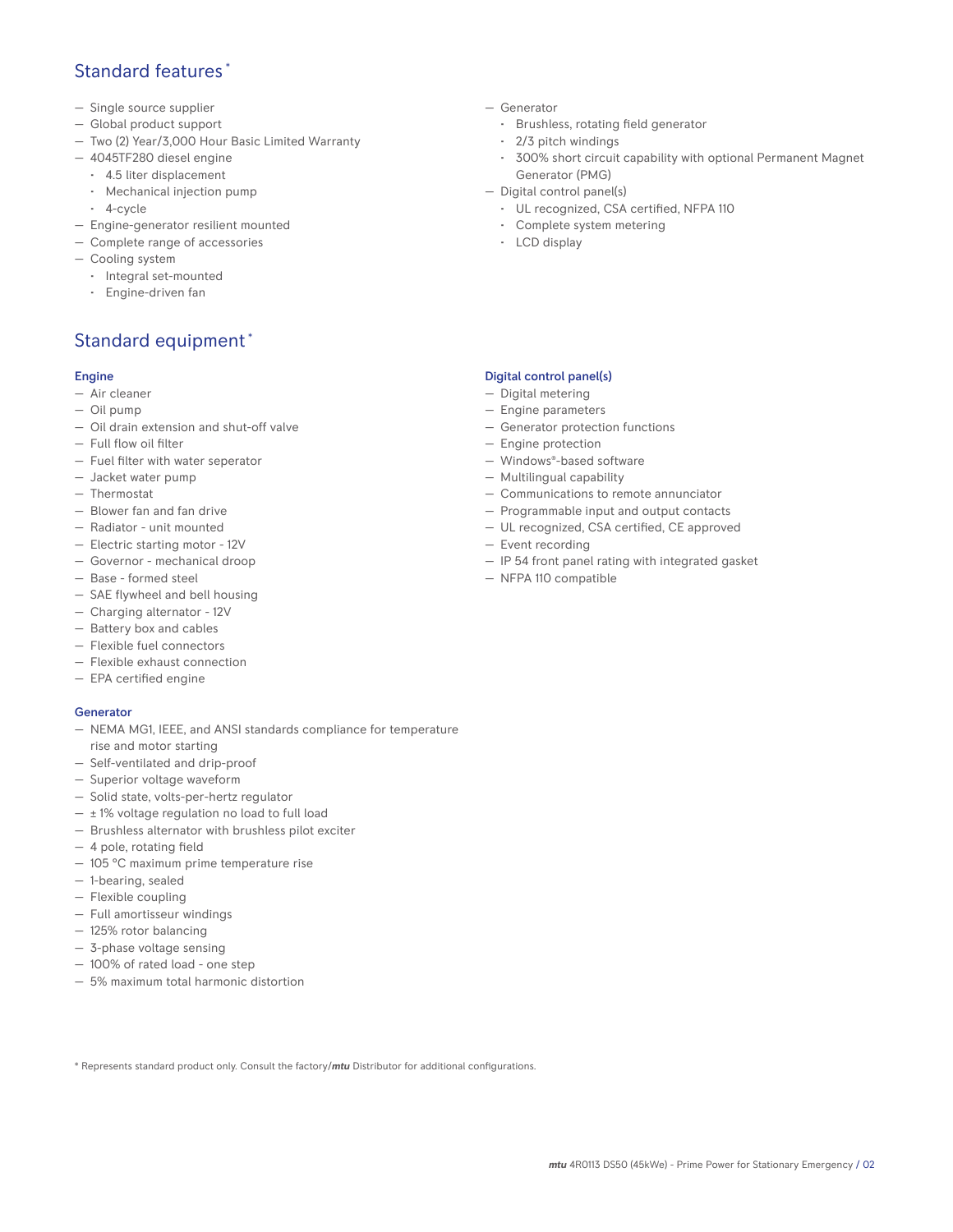# Application data

## Engine

| Manufacturer                         | John Deere       |
|--------------------------------------|------------------|
| Model                                | 4045TF280        |
| Type                                 | 4-cycle          |
| Arrangement                          | 4-inline         |
| Displacement: $L$ (in <sup>3</sup> ) | 4.5(275)         |
| Bore: cm (in)                        | 10.6(4.19)       |
| Stroke: cm (in)                      | 12.7(5)          |
| Compression ratio                    | 19:1             |
| Rated rpm                            | 1.800            |
| Engine governor                      | mechanical droop |
| Maximum power: kWm (bhp)             | 57 (76)          |
| Steady state frequency band          | ± 0.5%           |
| Air cleaner                          | dry              |
|                                      |                  |

## Liquid capacity

| Total oil system: L (gal)             | 13(3.4)  |
|---------------------------------------|----------|
| Engine jacket water capacity: L (gal) | 8.5(2.3) |
| System coolant capacity: L (gal)      | 18.9(5)  |

#### Electrical

| Electric volts DC                                            | 12  |
|--------------------------------------------------------------|-----|
| Cold cranking amps under -17.8 $^{\circ}$ C (O $^{\circ}$ F) | 925 |
| Batteries: group size                                        | .31 |
| Batteries: quantity                                          |     |
|                                                              |     |

## Fuel system

| Fuel supply connection size    | $3/8"$ NPT  |
|--------------------------------|-------------|
| Fuel return connection size    | $3/8$ " NPT |
| Maximum fuel lift: m (ft)      | 1.8(6)      |
| Recommended fuel               | diesel #2   |
| Total fuel flow: L/hr (gal/hr) | 56.4 (14.9) |

## Fuel consumption

| <b>I GET CONSUMPTION</b>                                             |             |
|----------------------------------------------------------------------|-------------|
| At 100% of power rating: L/hr (gal/hr)                               | 15.9(4.2)   |
| At 75% of power rating: L/hr (gal/hr)                                | 12.5(3.3)   |
| At 50% of power rating: L/hr (gal/hr)                                | 9.1(2.4)    |
|                                                                      |             |
| Cooling - radiator system                                            |             |
| Ambient capacity of radiator: °C (°F)                                | 50 (122)    |
| Maximum restriction of cooling air:                                  |             |
| intake and discharge side of radiator: kPa (in. H <sub>2</sub> 0)    | 0.12(0.5)   |
| Water pump capacity: L/min (gpm)                                     | 144 (38)    |
| Heat rejection to coolant: kW (BTUM)                                 | 33 (1,878)  |
| Heat radiated to ambient: kW (BTUM)                                  | 7.3(415)    |
| Fan power: kW (hp)                                                   | 1.6(2.2)    |
|                                                                      |             |
| Air requirements                                                     |             |
| Aspirating: *m <sup>3</sup> /min (SCFM)                              | 5.1(180)    |
| Air flow required for radiator                                       |             |
| cooled unit: *m <sup>3</sup> /min (SCFM)                             | 117 (4,088) |
| Remote cooled applications; air flow required for                    |             |
| dissipation of radiated generator set heat for a                     |             |
| maximum of 25 °F rise: *m <sup>3</sup> /min (SCFM)                   | 27 (937)    |
|                                                                      |             |
| * Air density = $1.184 \text{ kg/m}^3$ (0.0739 lbm/ft <sup>3</sup> ) |             |
|                                                                      |             |
| <b>Exhaust system</b>                                                |             |
| Gas temperature (stack): °C (°F)                                     | 551 (1,024) |
| Gas volume at stack temperature: m <sup>3</sup> /min (CFM)           | 18.3 (645)  |
| Maximum allowable back pressure at                                   |             |
| outlet of engine, before piping: kPa (in. H <sub>2</sub> 0)          | 7.5(30)     |
| Minimum allowable back pressure: kPa (in. H <sub>2</sub> 0)          | N/A         |
|                                                                      |             |